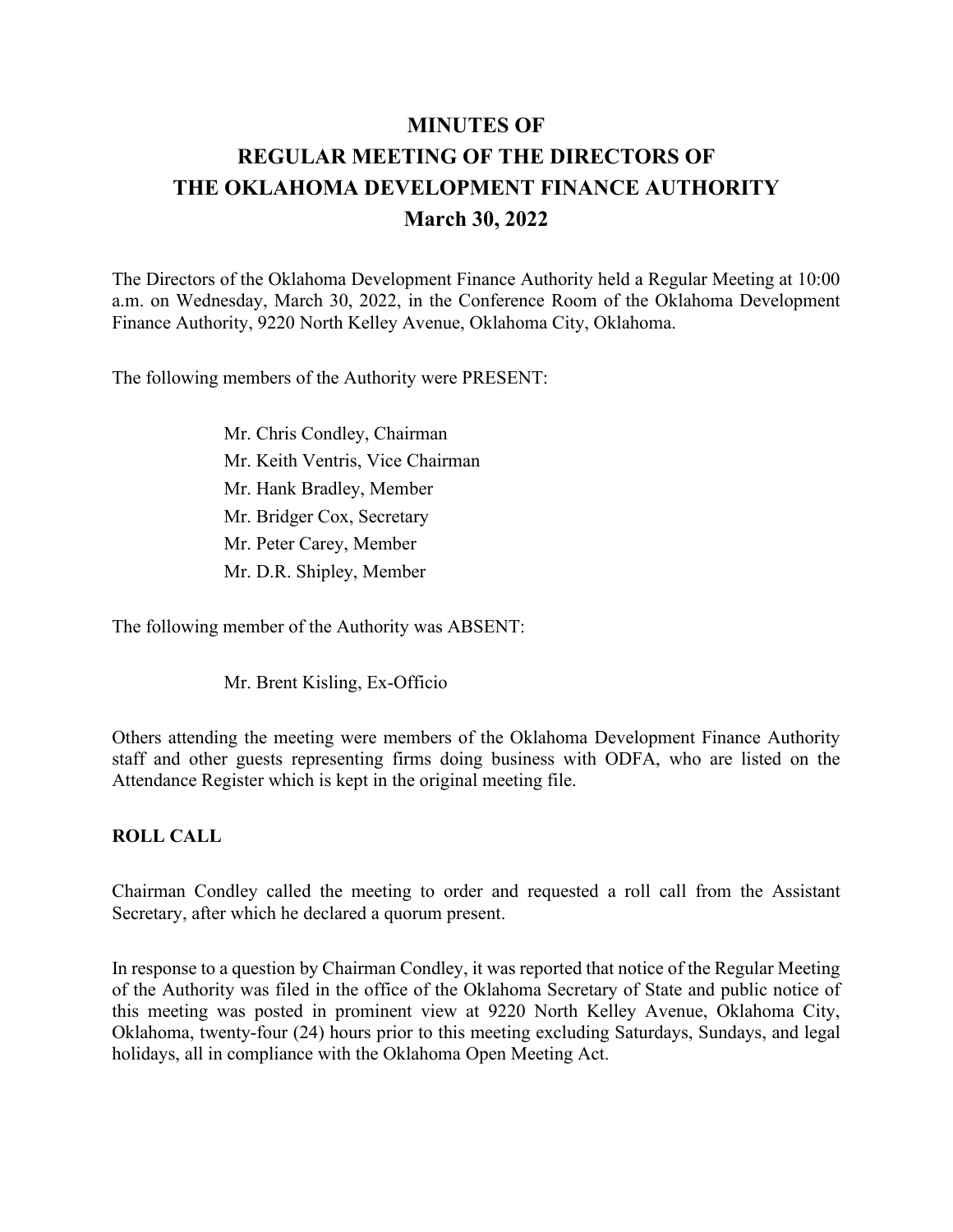#### **APPROVAL OF MINUTES OF THE MEETING OF MARCH 1, 2022**

Minutes of the meeting held March 1, 2022, had been sent electronically to the Board Members prior to the meeting and the reading was waived. Mr. Shipley made a motion to approve the minutes as transmitted. Mr. Cox seconded the motion. All members present voted Aye.

#### **FINANCIAL REPORT**

Mr. Davis stated that in the board packets on pages 13 and 14 are the 12-month trended balance sheet and income statement. At the last meeting we did not have January financials. We received them the day before the meeting and did not have time to review them. The board packet contains January results as well as the eight months ending February 28<sup>th</sup>. The total revenues year to date FY 22 are \$854,000, down 17% from the same period a year ago when we were at a \$1,024,000. The primary issues are due to early defeasance of the Cross Village bonds are still in this comparison period; as well as a significant balance of outstanding bonds for Oklahoma State University that were refunded out of the Master Lease Program and into OSU's name. This is the reason we are seeing such significant decline in revenues on the ODFA side. The operating expenses were down 6% year over year at \$666,000, versus \$709,000 this same period a year ago. This leaves us with a net income of \$188,106 compared to \$322,000 the same period FY 2021.

Chairman Condley asked if there were any questions or comments concerning the report. Hearing none, he asked if there was a motion. Mr. Cox made a motion to approve the financial report, as presented. Mr. Shipley seconded the motion. All members present voted AYE.

# **NEW LOAN APPLICATIONS/PROJECTS**

# **A. Oklahoma Development Finance Authority (ODFA) – \$250,000 Oklahoma Community Economic Development Pooled Finance Act Award (AccessOptics) Series 2022**

*Discussion and possible with respect to a resolution acknowledging receipt of a Determination Letter from the Oklahoma Department of Commerce ("ODOC Determination Letter"); implementing the financial incentive described in the ODOC Determination Letter, namely, the Oklahoma Community Economic Development Pooled Finance Act (AccessOptics Project), Series 2022, in an aggregate principal amount estimated at \$250,000 (the "Award"); approving and authorizing the execution and delivery of a Funding Agreement and other related documents; and containing additional matters relating thereto.*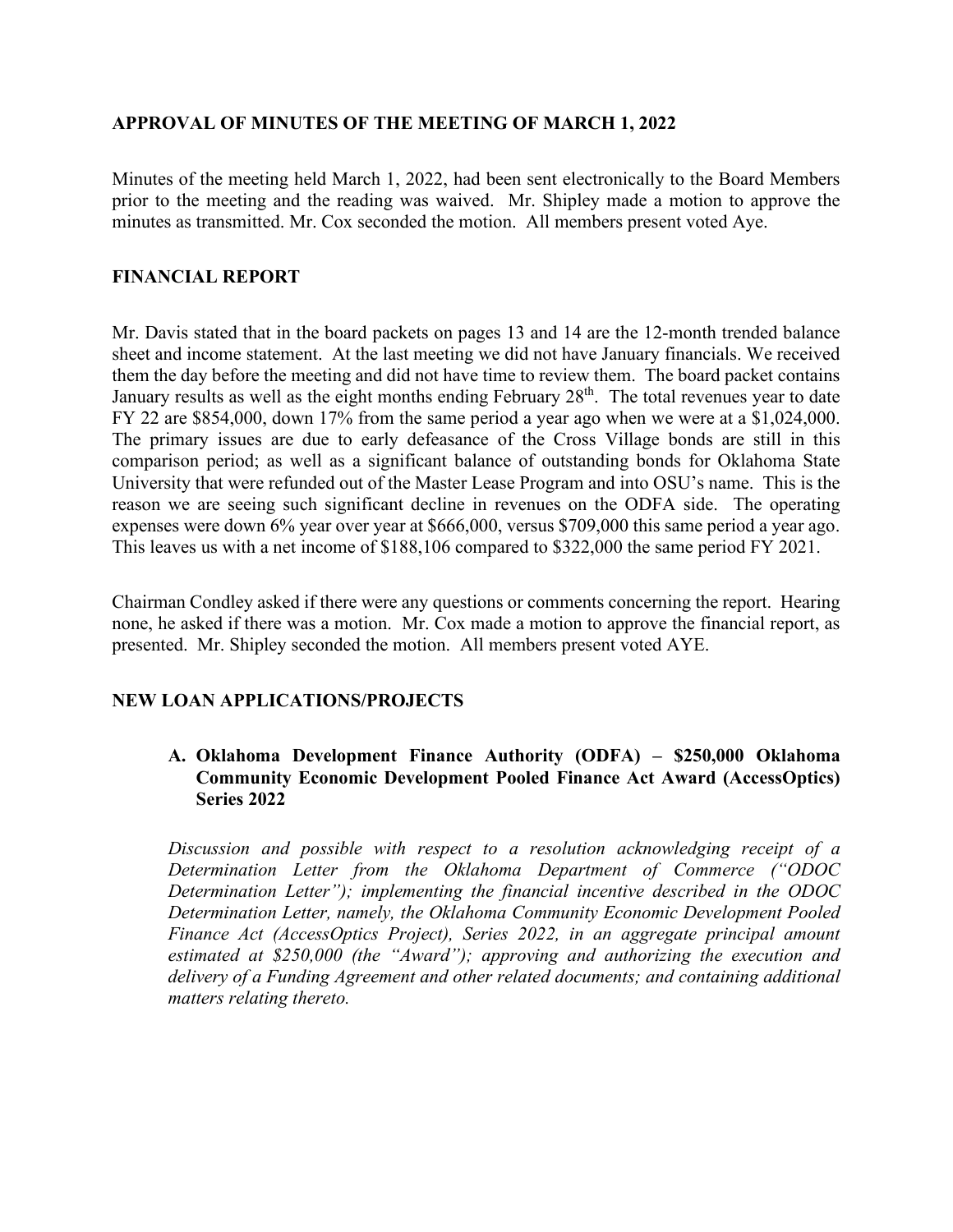Mr. Stoner stated that there are quite a few agenda items today and he will start with a handful of Business Expansion Incentive Program applications. Mr. Stoner reminded the Board that this is the program that we work with the Oklahoma Department of Commerce. Mr. Stoner then introduced Mr. John Chiappe with the Department of Commerce. Mr. Chiappe does a lot of work in preparing and doing the net positive benefit analysis for these projects and he is a pleasure to work with and he has done a lot of work in preparation for today.

On page 21, there is a report of where we stand in this program. There is a \$200 million available capacity in the program. Assuming the Board approves everything today, this report will reflect everything that has been approved but not paid out and that is \$47.5 million. There is \$152 million capacity remaining in the program. Each of these projects have made their application to Commerce. They have gone through the net positive benefit evaluation with the research and economic analysis team. This evaluation turns into an award letter that is sent over to ODFA for the administration of the program. On the agenda today there are standard for-profit companies. These are companies that are making investments and the withholding taxes help offset their capital investment. But also, we have what we call our P3 program, which is a public private partnership that allows the Authority to capture withholding taxes from benefiting for profit entities to offset the capital investment of the public entities. The Board will see a couple of these items as well on the agenda. Lastly, Mr. Stoner noted that there is no credit exposure for the Authority. The Authority just administers the program. Mr. Stoner then asked Ms. Harris to introduce Agenda Item A.

Ms. Harris stated that Access Optics is in Broken Arrow. They manufacture specialized micro lenses for medical equipment. They currently work with the top Medtech companies worldwide. Additionally, they are working on projects that include wearable devices for virtual reality. Access Optics will be purchasing \$1.3 million in new equipment. Currently, they employ over twentytwo employees and estimate hiring 20 to 30 new employees over the next three years. The investment will position them as the most advanced US supplier of molded glass optics for imaging systems.

Mr. Ventris made a motion to approve the project. Mr. Cox seconded the motion. Upon Roll Call, the vote was as follows:

| AYE: | Bradley, Carey, Condley, Cox, Shipley, Ventris |
|------|------------------------------------------------|
| NAY: | <b>NONE</b>                                    |

# **B. Oklahoma Development Finance Authority (ODFA) – \$4,000,000 Oklahoma Community Economic Development Pooled Finance Act Award (City of Altus), Series 2022**

*Discussion and possible with respect to a resolution acknowledging receipt of a Determination Letter from the Oklahoma Department of Commerce ("ODOC Determination Letter"); implementing the financial incentive described in the ODOC Determination Letter, namely, the Oklahoma Community Economic Development Pooled*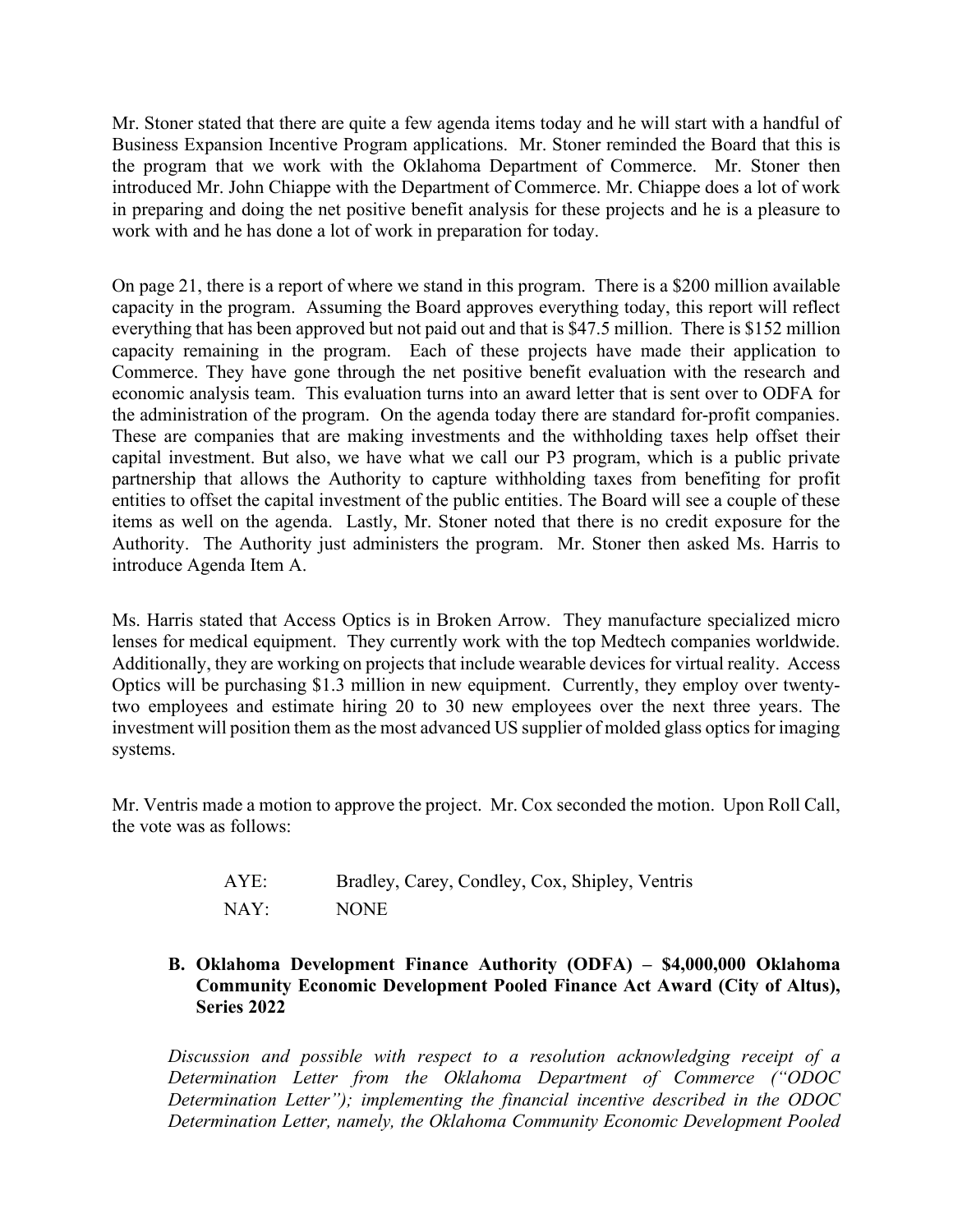*Finance Act (City of Altus Project), Series 2022, in an aggregate principal amount estimated at \$4,000,000 (the "Award"); approving and authorizing the execution and delivery of a Funding Agreement and other related documents; and containing additional matters relating thereto.*

Mr. Stoner stated that this project is for \$4,000,000 Oklahoma Community Economic Development Pool Finance Act, City of Altus Series 2022. This is a P3 model. On page 23 of your package is a summary of the project. The City of Altus is no stranger to this program. Mr. Stoner stated that back in July of 2020, the City of Altus invested \$12 million for 13,000 feet of a new water main. ODFA helped with that project and then in September 2021 they had a flood mitigation project that helped cement and straighten a creek that was causing flooding in and around the main security gate for Altus Air Force Base. That project was for \$2 million which allowed the base to make significant security improvements in the neighborhood of \$22 million. ODFA helped to get those two projects going. Today Altus has an additional \$14 million investment to help deepen the city's water reservoir. Mr. Stoner then introduced Mr. Gary Jones, City Manager of Altus and asked him to give a brief overview of the project.

Mr. Jones stated that water in southwest Oklahoma is a precious commodity and there is 120-acre reservoir, and they are in the process of digging it deeper for the purpose of providing additional water as a backup water supply. Before the water would come from Lake Lugert, which is not very high-quality water. The city has put a complete water line around the reservoir. The water will then be piped in from Tom Steed. This reservoir will then be utilized as an emergency backup water supply.

Mr. Cox made a motion to approve the project. Mr. Carey seconded the motion. Upon Roll Call, the vote was as follows:

| AYE:                      | Bradley, Carey, Condley, Cox, Shipley, Ventris |
|---------------------------|------------------------------------------------|
| $\overline{\text{NAY}}$ : | <b>NONE</b>                                    |

# **C. Oklahoma Development Finance Authority (ODFA) – \$600,000 Oklahoma Community Economic Development Pooled Finance Act Award (City of Collinsville), Series 2022**

*Discussion and possible with respect to a resolution acknowledging receipt of a Determination Letter from the Oklahoma Department of Commerce ("ODOC Determination Letter"); implementing the financial incentive described in the ODOC Determination Letter, namely, the Oklahoma Community Economic Development Pooled Finance Act (City of Collinsville Project), Series 2022, in an aggregate principal amount estimated at \$600,000 (the "Award"); approving and authorizing the execution and delivery of a Funding Agreement and other related documents; and containing additional matters relating thereto.*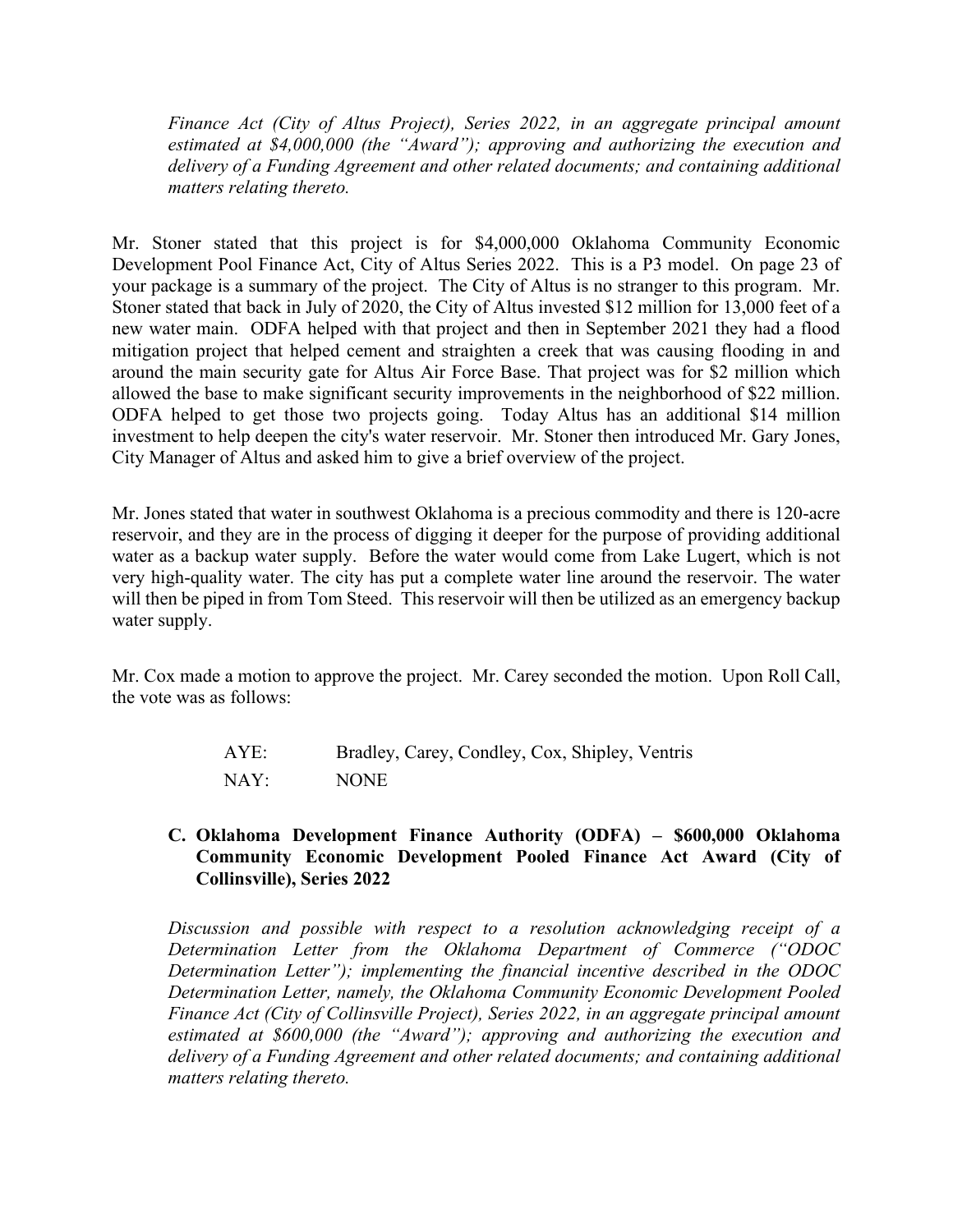Mr. Stoner stated that Item C. is for \$600,000 Oklahoma Community Economic Development Pooled Finance Act (City of Collinsville). The summary of the project was on page 24 of the board packet.

Ms. Harris then introduced Pam Holt, the City Manager of Collinsville. Ms. Holt stated that this project will take sanitary sewer to the industrial park which they do not have at this time. It will be a gravity flow system that will open up the entire area for future development. This \$1.6 million project will consist of improving waste-water infrastructure for the industrial park and additional businesses in Collinsville. Ms. Holt stated that they had already been awarded the rest of the funding of \$955,552 from Tulsa County. This additional \$600,000 will complete the project.

Mr. Shipley made a motion to approve the project. Mr. Carey seconded the motion. Upon Roll Call, the vote was as follows:

| AYE: | Bradley, Carey, Condley, Cox, Shipley, Ventris |
|------|------------------------------------------------|
| NAY: | <b>NONE</b>                                    |

# **D. Oklahoma Development Finance Authority (ODFA) – \$300,000 Oklahoma Community Economic Development Pooled Finance Act Award (Expanded Solutions, LLC), Series 2022**

*Discussion and possible with respect to a resolution acknowledging receipt of a Determination Letter from the Oklahoma Department of Commerce ("ODOC Determination Letter"); implementing the financial incentive described in the ODOC Determination Letter, namely, the Oklahoma Community Economic Development Pooled Finance Act (Expanded Solutions Project), Series 2022, in an aggregate principal amount estimated at \$300,000 (the "Award"); approving and authorizing the execution and delivery of a Funding Agreement and other related documents; and containing additional matters relating thereto.*

Mr. Stoner stated that Agenda Item D is for \$300,000 Oklahoma Community Economic Development Pooled Finance Act for Expanded Solutions, Series 2022. Expanded Solutions is a family-owned manufacturer of expanded metal that is used for a variety of applications. Mr. Stoner met with Mr. Rick Bahner and his sons. They have two plants one in Wewoka and another in Oklahoma City. Expanded Solutions is a prior recipient of our Bounce Back award two years ago, in 2020. They were able to modernize their largest expanded metal press in the US and tripling its output to 40,000 pounds per shift. Mr. Stoner introduced Mr. Rick Bahner and asked for a quick overview of the project. Mr. Bahner stated that this project will enable them to purchase two expanded metal presses. One will make a medium product and they have a customer that is looking for about 40,000 pounds every two weeks. At this time, Expanded Solutions does not have the ability. The small machine will enable them to produce coils of expanded metal for a battery manufacturer for a very high-tech batteries that use silver and copper metal. These government, tier one batteries that will go in front of a cruise missile or something where they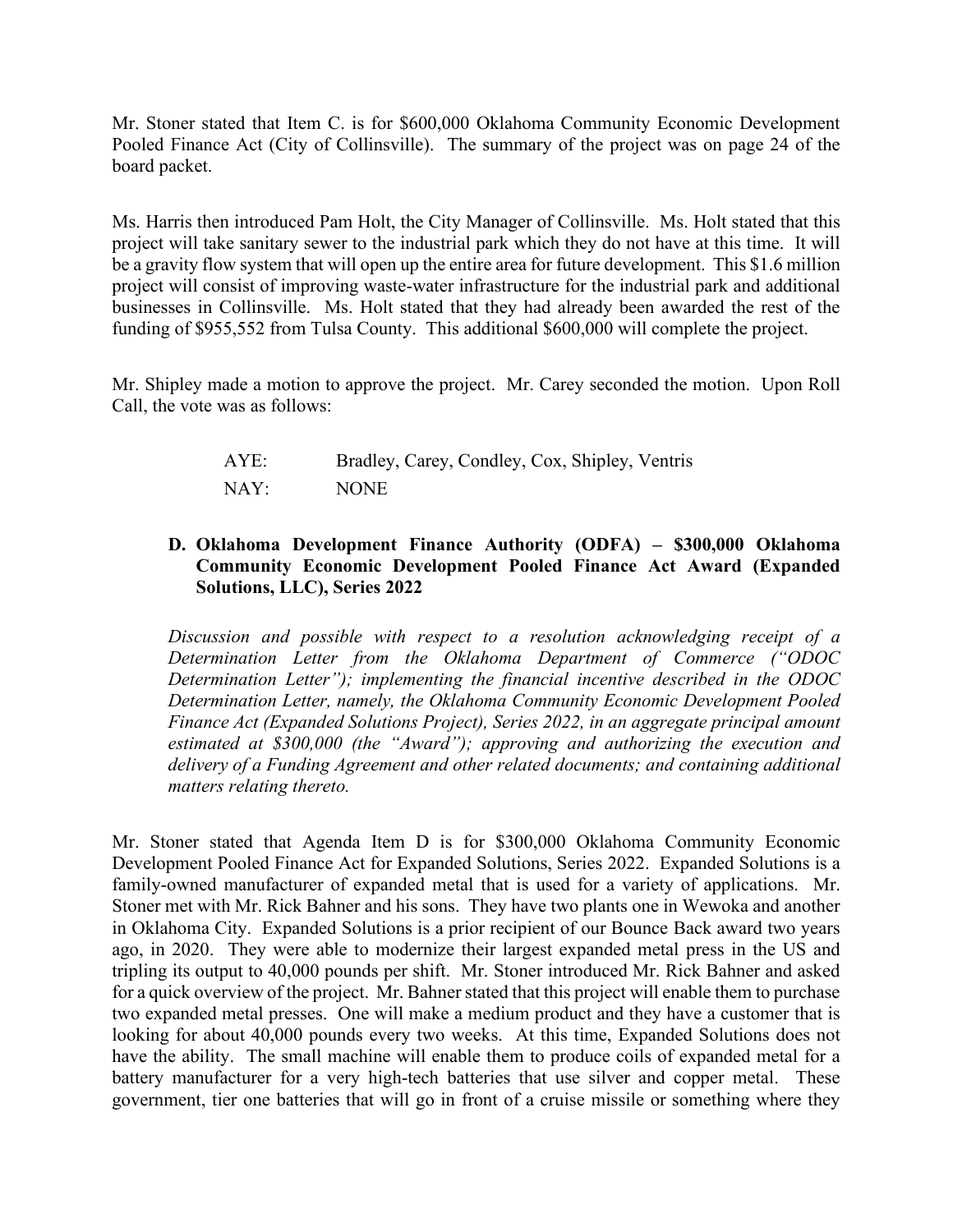need power. Mr. Bahner stated that they go through about 150,000 pounds of steel a week. Expanded Solutions has about forty employees and they buy all domestic steel.

Mr. Cox made a motion to approve the project. Mr. Shipley seconded the motion. Upon Roll Call, the vote was as follows:

| AYE: | Bradley, Carey, Condley, Cox, Shipley, Ventris |
|------|------------------------------------------------|
| NAY: | <b>NONE</b>                                    |

# **E. Oklahoma Development Finance Authority (ODFA) – \$400,000 Oklahoma Community Economic Development Pooled Finance Act Award (Sundowner Trailers Project), Series 2022**

*Discussion and possible with respect to a resolution acknowledging receipt of a Determination Letter from the Oklahoma Department of Commerce ("ODOC Determination Letter"); implementing the financial incentive described in the ODOC Determination Letter, namely, the Oklahoma Community Economic Development Pooled Finance Act (Sundowner Trailers Project), Series 2022, in an aggregate principal amount estimated at \$400,000 (the "Award"); approving and authorizing the execution and delivery of a Funding Agreement and other related documents; and containing additional matters relating thereto.*

Mr. Stoner stated that this item is for \$400,000 Economic Development Pooled Finance Act for Sundowner Trailers. A summary of the project is located on page 26 of the board packet.

Ms. Harris introduced the owner of Sundowner Trailers, Mr. John Shipman. Mr. Shipman stated that they have been in business for about 46 years. They started out building steel horse and livestock trailers. In the last handful of years, they have begun building RV's, race car trailers, motor sports trailers and pretty much anything that goes behind a pickup truck. They have always had a backlog of \$8 to \$10 million in business. Today they have an \$80 million backlog. They need to have a significant expansion. They need a capital expenditure of \$2.7 million. Sundowner's goal is to add about twenty-five employees per year for the next five years, to meet their demand.

Mr. Bradley made a motion to approve the project. Mr. Cox seconded the motion. Upon Roll Call, the vote was as follows:

| AYE: | Bradley, Carey, Condley, Cox, Shipley, Ventris |
|------|------------------------------------------------|
| NAY: | <b>NONE</b>                                    |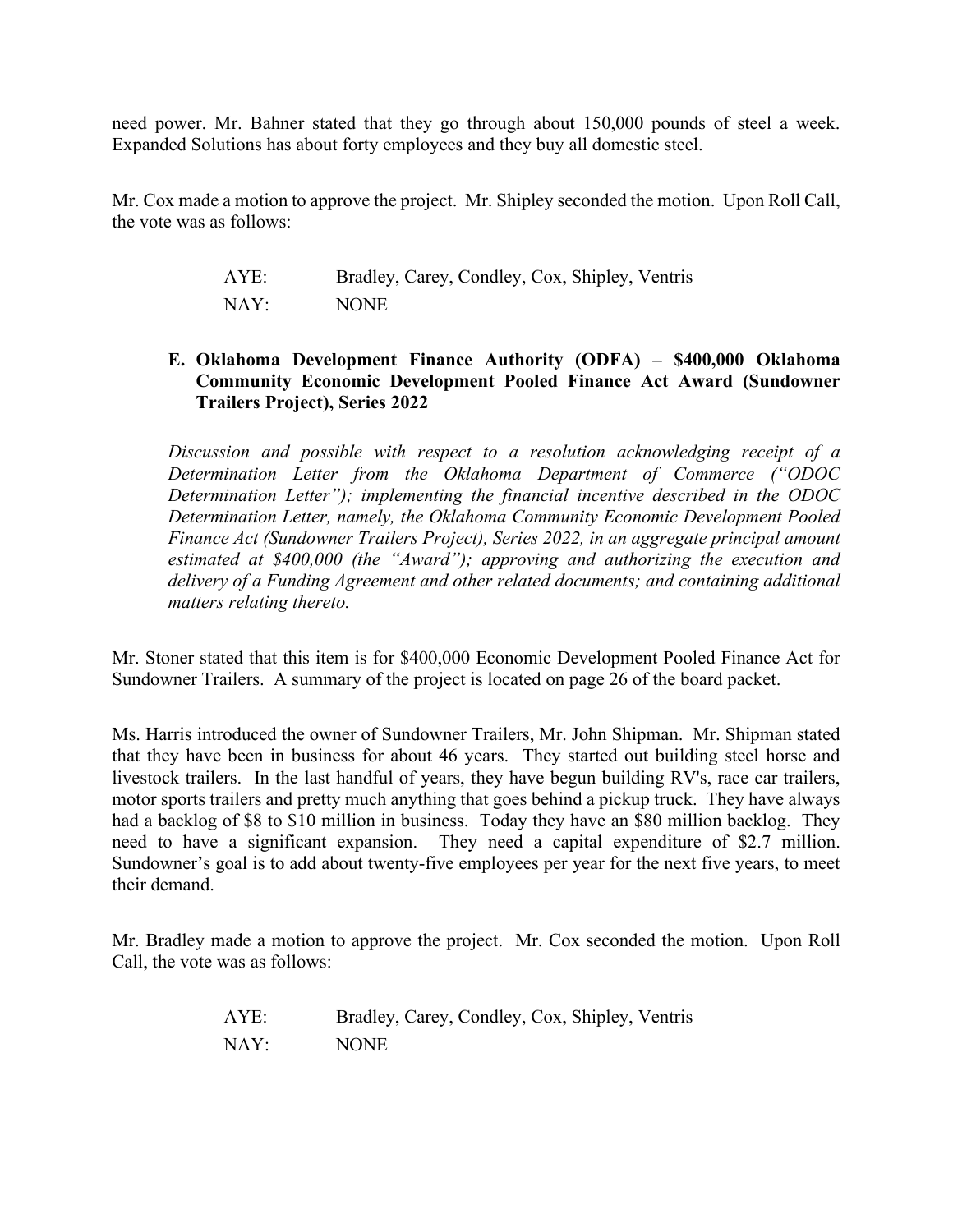#### **F. Oklahoma Development Finance Authority (ODFA) – \$400,000 Oklahoma Community Economic Development Pooled Finance Act Award (Vox Printing Project), Series 2022**

*Discussion and possible with respect to a resolution acknowledging receipt of a Determination Letter from the Oklahoma Department of Commerce ("ODOC Determination Letter"); implementing the financial incentive described in the ODOC Determination Letter, namely, the Oklahoma Community Economic Development Pooled Finance Act (Vox Printing Project), Series 2022, in an aggregate principal amount estimated at \$400,000 (the "Award"); approving and authorizing the execution and delivery of a Funding Agreement and other related documents; and containing additional matters relating thereto.*

Mr. Stoner stated that this item is for \$400,000 Oklahoma Community Economic Development Pooled Finance Act for Vox Printing. The summary is on page 27 of the board packet. Vox Printing is located here on Britton Rd, which is three miles to our east. Mr. Stoner had the opportunity to visit with David and Robert Reid when they applied for and received an award for OIEP last year. That project helped them with a new folding and gluing machine for packaging products. Vox printing is the largest tray liner printer for the quick service restaurant industries. These restaurants include McDonald's, Braum's, Whataburger, Burger King and In and Out Burger among others. When Covid hit, all the in store dining went to virtually zero and that represented a significant portion of the business. They then had the opportunity to pivot with new machinery and now have another opportunity for a new project.

Mr. Reid stated that they started a family company in 1971 in Oklahoma City. Their third month in business they started working with McDonald's printing menu tickets. After that went away in the late seventy's and they got into tray liners for McDonald's, and they have 100% of the McDonald's tray liner business because their competitor went out during COVID. They lost 60% of their business overnight during COVID. They then went into packaging because in 2008 or 2009 their business was half McDonald's and half Burger King. It was a small market. Packaging is a huge market with 25 to 30 million nationwide, the packaging is billions of dollars for all the different stuff that is out there. Vox Printing then bought a packing place in Texas that had gone out of business, and they ran that for 4 years and doubled the size of our plant in Oklahoma City in 2015. This next expansion will add 30,000 square feet of warehouse space and buy a highspeed die cutter.

Mr. Cox made a motion to approve the project. Mr. Ventris seconded the motion. Upon Roll Call, the vote was as follows:

| AYE: | Bradley, Carey, Condley, Cox, Shipley, Ventris |
|------|------------------------------------------------|
| NAY: | <b>NONE</b>                                    |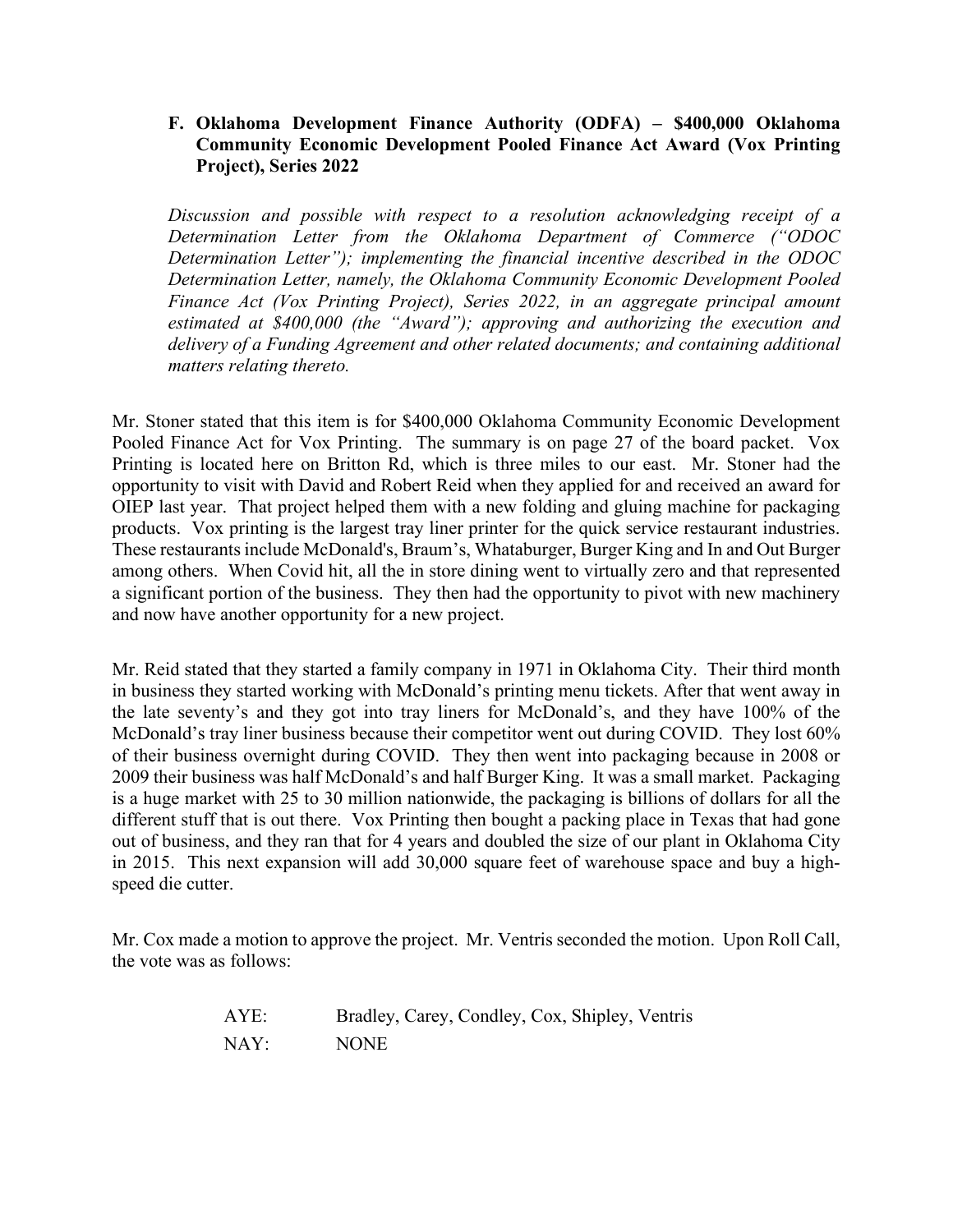#### **G. Oklahoma Development Finance Authority (ODFA) – \$400,000 Oklahoma Community Economic Development Pooled Finance Act Award (Vinyard Fruit & Vegetable Co. Project), Series 2022**

*Discussion and possible with respect to a resolution acknowledging receipt of a Determination Letter from the Oklahoma Department of Commerce ("ODOC Determination Letter"); implementing the financial incentive described in the ODOC Determination Letter, namely, the Oklahoma Community Economic Development Pooled Finance Act (Vinyard Fruit & Vegetable Co. Project), Series 2022, in an aggregate principal amount estimated at \$400,000 (the "Award"); approving and authorizing the execution and delivery of a Funding Agreement and other related documents; and containing additional matters relating thereto.*

Mr. Stoner explained that Item G is for ODFA \$400,000 Oklahoma Community Economic Development Pooled Finance Act for Vinyard Fruit and Vegetable. The summary for Vinyard Fruit and Vegetables on page 28. Vinyard was founded in 1959 and by 1969 was owned and operated by the Vinyard family. Vinyard is located on ten acres just south on 36th and Lincoln. Vinyard has been a loan customer since 2009 and in 2020 they also took advantage of the Business Expansion Incentive Program to help with equipment needs as they transitioned. Their business was impacted by their restaurant sales due to COVID.

Mr. Stoner then introduced the family; Roy and Pamela Vinyard, Rian Vinyard and Jennifer Vogler. Mr. Stoner asked Ms. Vogler to give a quick overview of the project.

Ms. Vogler stated that 54 years ago her parents got into the fresh produce business, and they have all been working in it since. Ms. Vogler joined in 1997. They bring in currently about 15 to 20 truckloads of fresh produce from the growing areas in California and up in the Northeast. In February, Vinyard's main freight provider decided abruptly to get out of business. While Vinyard has never owned over the road trucks or employed truck drivers they have been well acquainted with it for all these years. It became more apparent that it seemed like a vertical integration made sense for us. This happened at the very end of February, so it is all still super fresh. Vinyard has decided to start their own trucking business with seven trucks, and they believe that they will hire fifteen employees to begin.

Mr. Cox made a motion to approve the project. Mr. Shipley seconded the motion. Upon Roll Call, the vote was as follows:

| AYE: | Bradley, Carey, Condley, Cox, Shipley, Ventris |
|------|------------------------------------------------|
| NAY: | <b>NONE</b>                                    |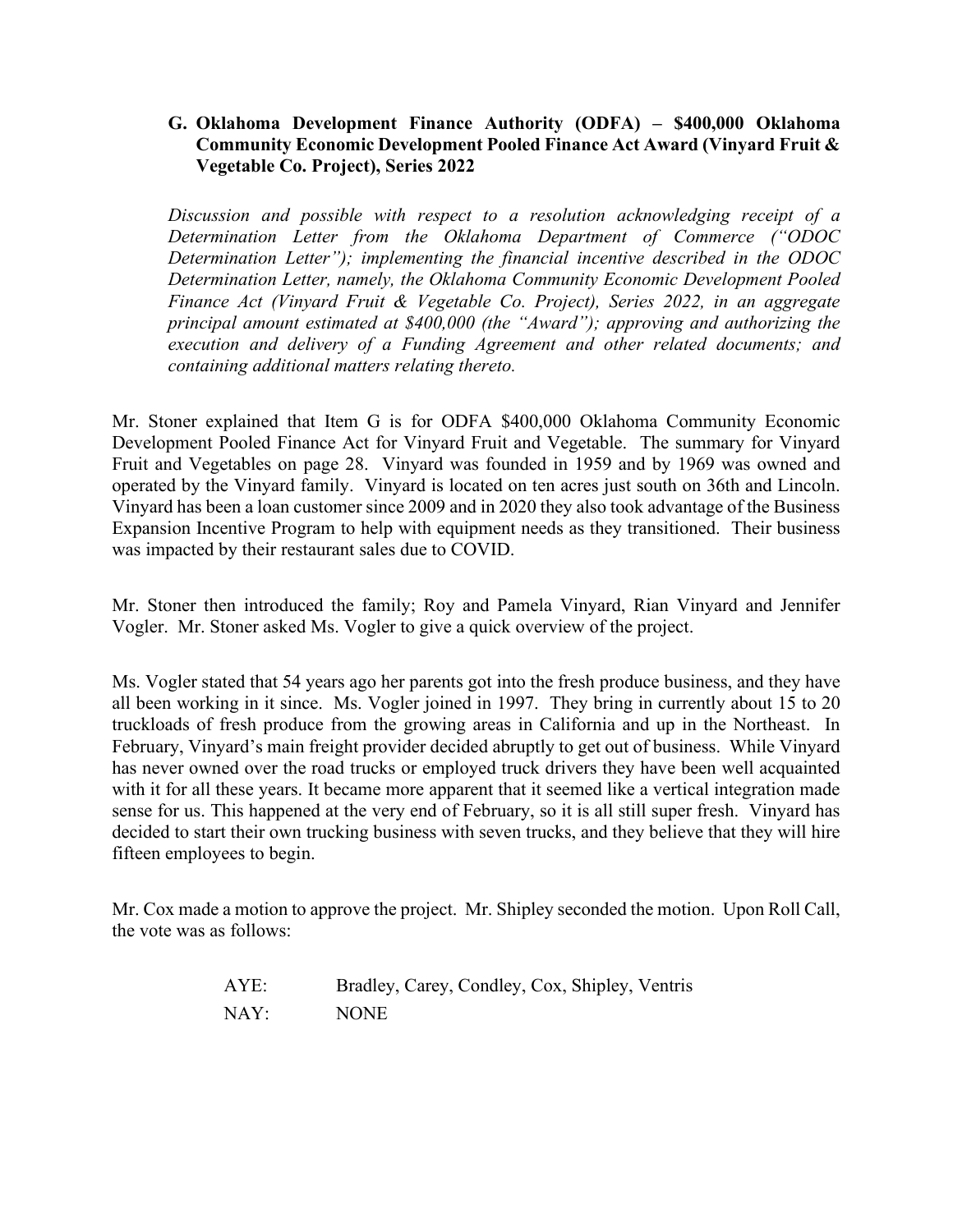#### **H. Oklahoma Development Finance Authority (ODFA) – Not to Exceed \$2,400,000 Industrial Development Project (Vinyard Fruit & Vegetable Co. Project)**

*Discussion and possible Executive Session and possible vote granting approval for ODFA to assist OIFA to participate in a real estate loan project not to exceed \$2,400,000 by acting as a conduit Industrial Development Agency; authorizing the officers of ODFA to execute the necessary documents*

Mr. Stoner stated that Item H is also for Vinyard. This is the conduit approval for the OIFA loan that requires a conduit economic development entity as a conduit. This agenda item is the approval of \$2.4 million economic development project. The loan will be on the OIFA agenda. This is the ODFA agenda to approve the conduits application. Mr. Stoner then gave a brief overview of the loan. Vinyard has been a loan customer with the OIFA since 2009. The board received under a separate cover, the credit package for Vinyard. The loan modification will allow them to add \$2 million towards their expansion project that was just discussed, and this is still subject to an appraisal and additional closing conditions that are documented in the credit memo. The loan committee comprised of Director Shipley, Director Cox, and Director Ventris, met last Friday and they have a recommendation for the loan package.

Mr. Ventris stated that on behalf of the loan committee he made a motion to approve the project. Mr. Bradley seconded the motion. Upon Roll Call, the vote was as follows:

| AYE:                      | Bradley, Carey, Condley, Cox, Shipley, Ventris |
|---------------------------|------------------------------------------------|
| $\overline{\text{NAY}}$ : | <b>NONE</b>                                    |

# **I. Oklahoma Development Finance Authority (ODFA) – \$10,000,000 Oklahoma Innovation Expansion Plan Pooled Finance Act Taxable Revenue Notes (OIEP), Series 2022**

*Discussion and possible action with respect to a resolution authorizing the issuance of the Authority's Oklahoma Innovation Expansion Plan Economic Development Pooled Finance Act Taxable Revenue Notes (OIEP) Series 2022, in one or more series in the total aggregated principal amount not to exceed \$10,000,000 issued on or before July 31, 2022; waiving competitive bidding and authorizing the sale of the Note on a private placement basis; approving and authorizing the execution and delivery of the Note and documents; and containing other matters relating thereto.*

Mr. Davis gave background information on Item I. This is the same community pooled finance program that we just heard with the last seven different projects. This is a unique program within the incentive program in the state. The history of this program goes back to 2020, when COVID hit and we were working with Commerce and all our other economic development partners to figure out how can we help struggling small and midsize manufacturers in the State of Oklahoma. They could not find any sort of a legislative response because the legislature had moved to a proxy voting system, and they were not meeting in person at the Capitol. The needs and pain points were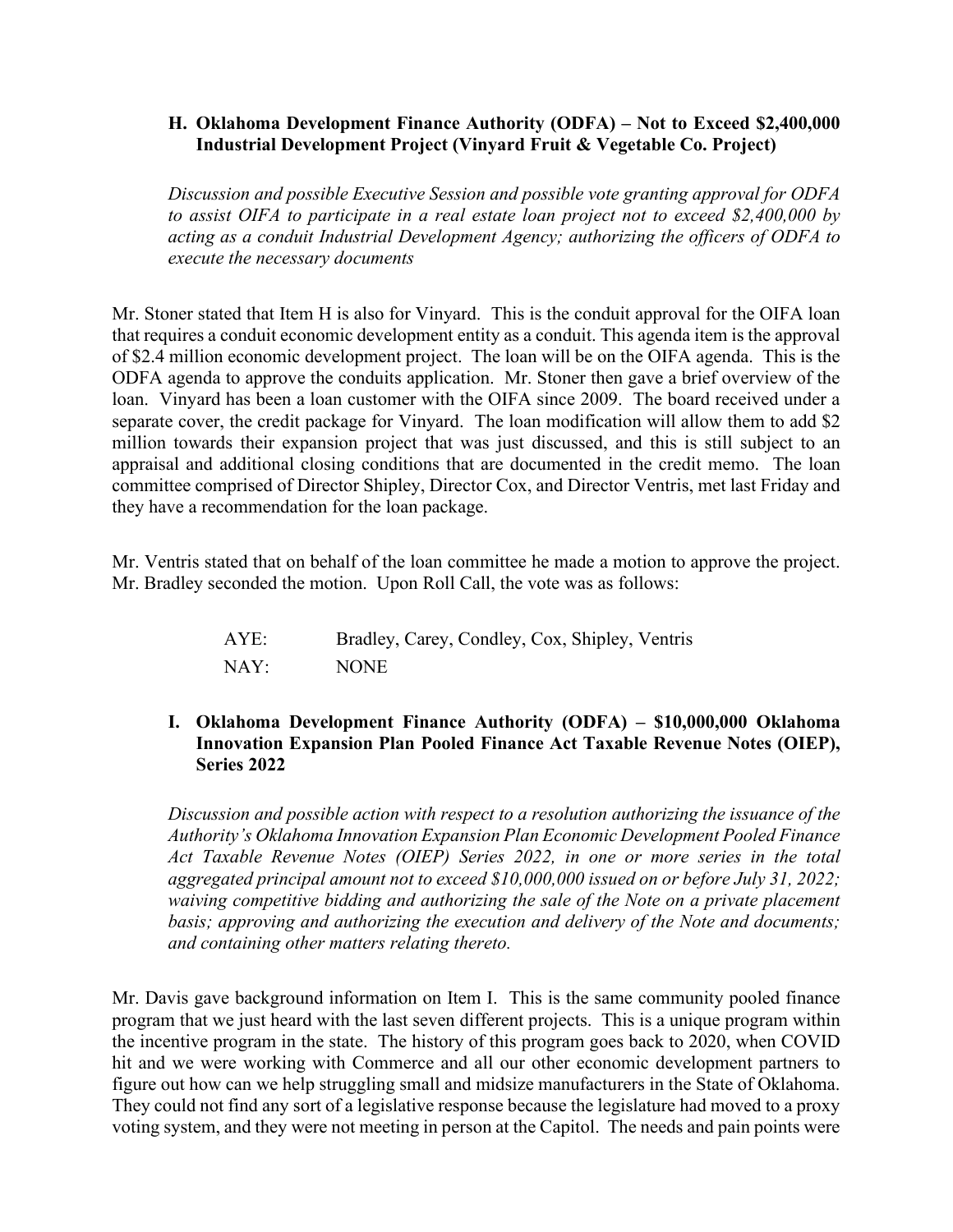acute and they needed to be resolved immediately. The awards that we heard today ranged from \$4 million to \$400,000. Traditionally, the projects under this program were multimillion-dollar capital investments with large award sizes. There is a certain amount of cost that goes into doing the legal work on this and the administrative work that we must put into it. So, anything under \$400,000 does not make sense unless there's other contributing factors. They then decided to do a program and we did awards from anywhere from \$25,000 to 150,000. The thought was maybe if we get twenty-five companies, we could pull that together and share the cost across all those projects, and it would make economic sense and help companies in the middle of COVID. There were oil field, microbrewers and distillers that were pivoting and making hand sanitizer it was not a huge capital investment for them to do that, but this incentive of \$25,000 to \$150,000 created a lot of incentive to make those investments. We saw companies increase their productive capabilities. We saw them diversifying their revenue streams. Expanded metals was in the Bounce Back program and that purchased the largest machine in the country. This program was rolled out and there was an application window of about 10 days. At the time, we thought we might get twenty-five applications and that would make economic sense. We had eighty-six companies apply and it worked well. ODFA collaborated closely with John Chiappe with the Department of Commerce and decided to make it an annual program and called it the Oklahoma Innovation Expansion Program. The OIEP, Series 2021 was in early May last year. The application period for that Series was also for 10 days and there were 106 companies that benefited.

Mr. Davis added that this brings us to Agenda item I. This year we want to utilize the Oklahoma Innovation Expansion Program again, so Mr. Davis requested authorization from the Board not to exceed more than \$10 million in awards under this program for Series 2022. At this point Mr. Davis does not have the names or the numbers of the companies. The application window opens next Monday, April 4th closes on April 15<sup>th</sup>. After that, the applications will go to the Department of Commerce. Mr. Chiappe is the Deputy Director, over the research group and once those applications come in, they will go through the analysis to determine the net positive benefit of each of the projects. Once the process is complete, they will provide a list to ODFA. We will begin the work on the legal documentation, contacting the companies. This will be the third year for the program. Mr. Davis feels it runs very smoothly. ODFA will have a couple of kickoff calls with the companies that will receive an award to talk to them about next steps and what things will look like. Once approved and the companies sign the legal documentation, they will not receive any funds until they provide proof of performance to the Department of Commerce that they have expended 10% of the capital investment that they applied for that project. In addition, the companies will provide quarterly reports. Once the proof of performance is received, the first payments should be going out in June and this Series 2022, will expire May 31 of 2023. The companies that do not generate the withholding from increased payroll will term out and will not receive the full award. Also, if the companies do not provide proof of performance the 10% of the capital investment in the first 90 days, they will drop out of the program. ODFA is currently wrapping up Series 2021 which terminates June 30, 2022. Mr. Davis will give a report to the Board in April about the applications.

Mr. Cox made a motion to approve the project. Mr. Carey seconded the motion. Upon Roll Call, the vote was as follows:

AYE: Bradley, Carey, Condley, Cox, Shipley, Ventris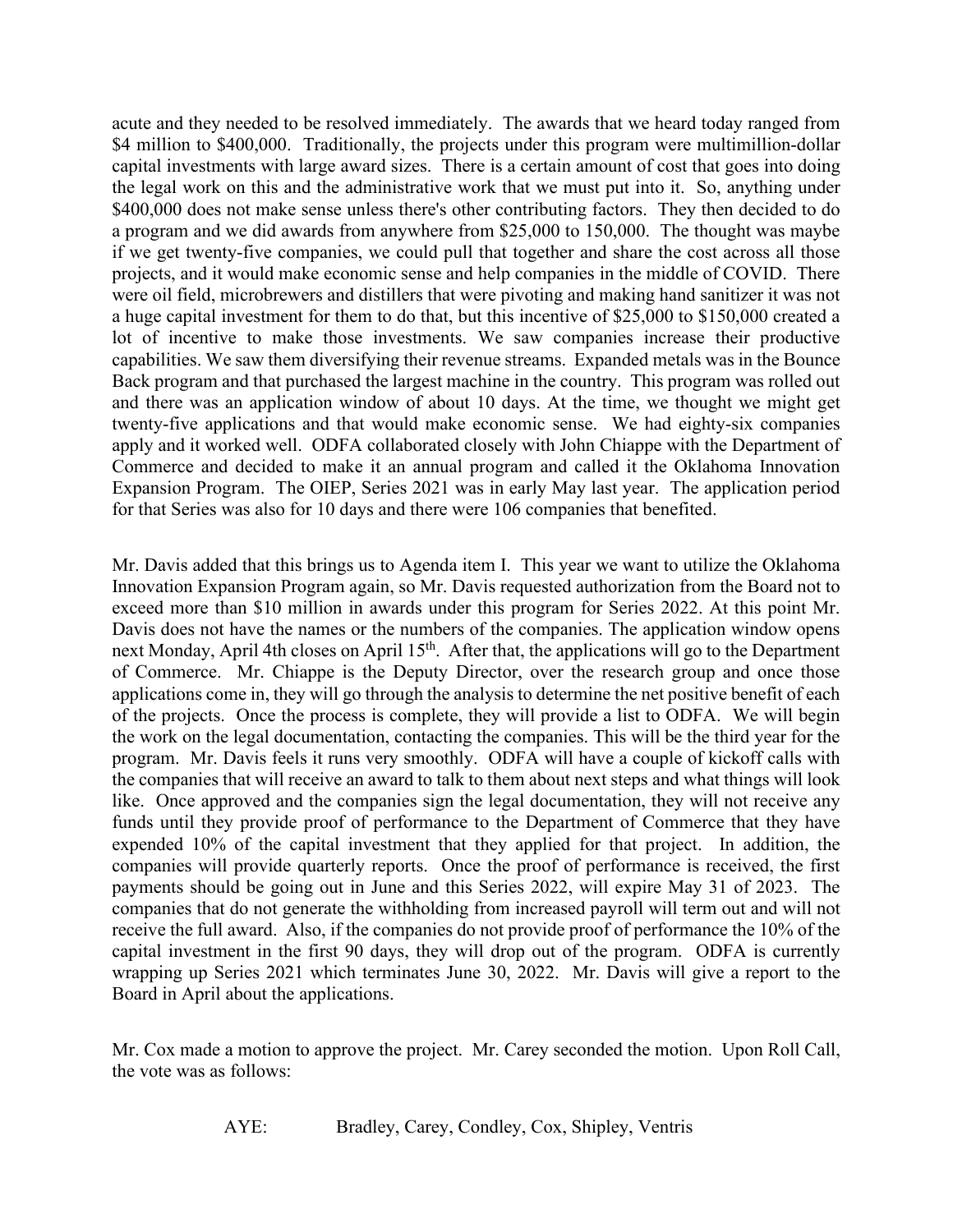NAY: NONE

#### **REVIEW AND POSSIBLE APPROVAL OF TRAVEL CLAIMS**

Mr. Shipley made a motion to approve the travel claims. Mr. Carey seconded the motion. All members present voted AYE.

#### **PRESIDENT'S REPORT**

Mr. Davis reported that the Authorities Operation and Business Development report for March was located on pages 29-30 of the board packets. ODFA is now managing thirty-nine active projects which includes the projects that were approved today. There is a \$200 million capacity in the Business Expansion Incentive Program. ODFA is currently at \$48 million. There is still \$152 million available in this program.

Mr. Davis also mentioned that the OIEP, Series 2021 has \$762,000 remaining to collect and disperse from the \$7.5 million and this program ends June 30, 2022. There is only a couple more months of payments to make on those. Any unfunded award amounts will expire.

The Authority is in the process of circulating legal documents for the 2022A/B Master Lease Program for the State Regents of Higher Education.

Mr. Davis then gave a quick update on utility securitization. The working group on all four of the securitizations continue to work and are putting all the legal documents together. We are moving forward and making sure that when a judgment from the Supreme Court on the validity of these issues that we are ready to go. OG&E is further down the road with that regard, than the other three. They are continuing to work on the other three securitizations as well. These issues are at the mercy of the court at this point. There are now five cases with the Supreme Court. Four of these cases are for the validation issues for each of the utilities. This includes OG&E, ONG, PSO and Summit. There is also a stand-alone petition that was filed with the court, basically asserting that the debts are unconstitutional because it is being incurred without a vote of the people, and then secondarily, that the enacted legislation statutes are unconstitutional and that there should be no bonds issued under Senate Bill 1050, which is for regulated utilities. Mr. Davis stated that at the last board meeting he went through the history of the OG&E case and one of the things that came up was that the Supreme Court had an order asking the Attorney General's Office if they were going to intervene in the case or not intervene. They had to supply that notice by March 1st of their intent to intervene or not. ODFA's last board meeting was March 1<sup>st</sup> and on or about 5:00 the AG did provide notice of non-intervention. So, there are no further holdups that Mr. Davis is aware of for the OG&E case. We are now just waiting on a judgment from the Supreme Court. The Supreme Court issued the same order on the stand alone case to the AG's Office to file notice of intervention or not intervening by March 15th. On March 15<sup>th,</sup> the AG provided notice to the court of non-intervention as well. ONG is case number one 12274 this board authorized the issuance of these bonds on March 1st. The Council Bond Oversight approved them on March 10th. Our bond counsel filed a validation petition with the Supreme Court on March 16th, and we have a referee hearing scheduled for April 13th at 10:00 for ONG. This will follow the same course as OG&E it is just a little behind it. PSO is case number 12275 again, the Board authorized issuance on March 1<sup>st</sup>. The Council of Bond Oversight approved on March 10th. ODFA filed a